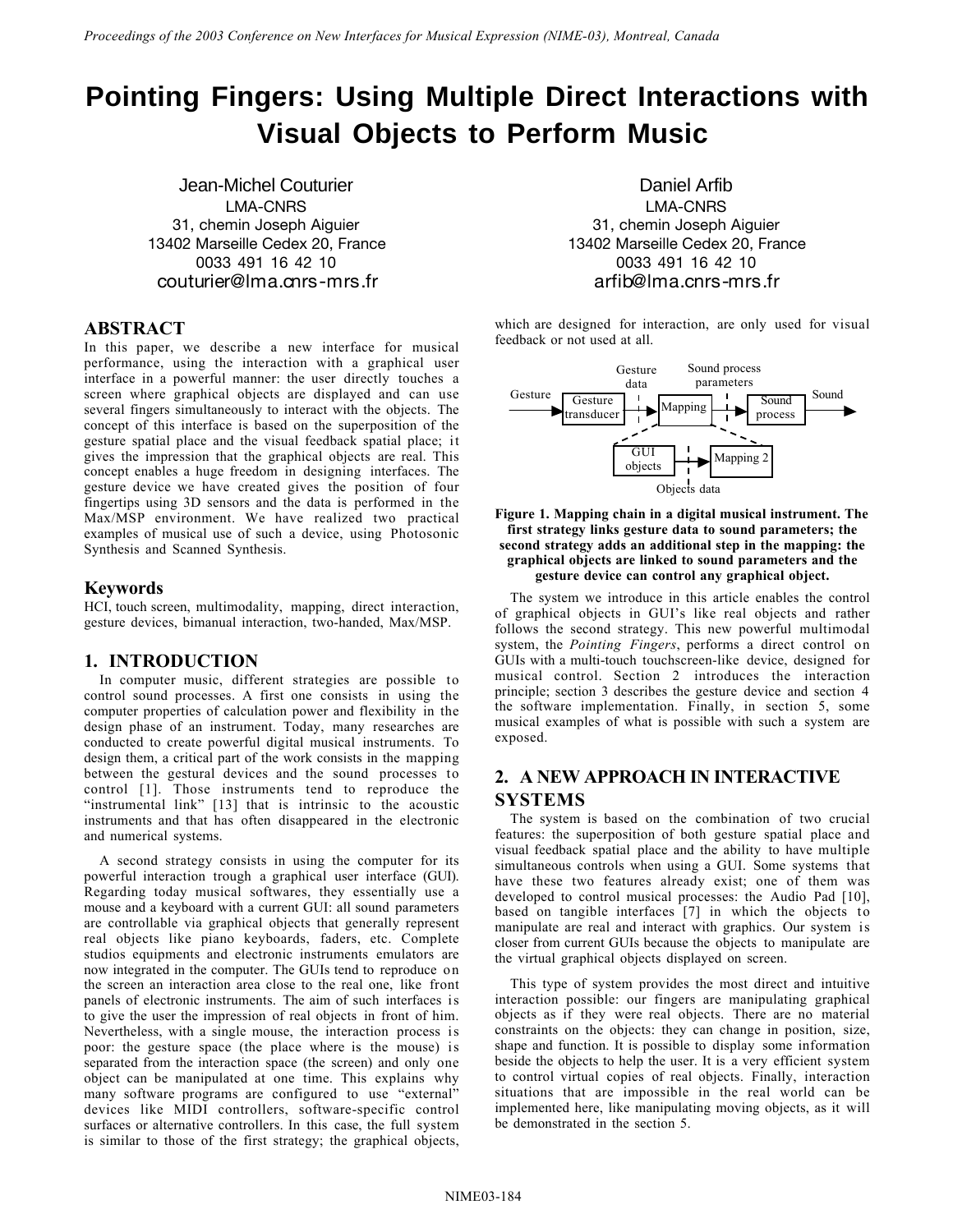

**Figure 2. In this system with multimodal feedbacks, the relationship between action and perception is coherent; this coherence is reinforced by a spatial superposition of the gesture area and the visual feedback area. Those features add strong presence to the system.**

In interaction with a real object, this object provides some haptic feedback: the contact with the object shape, the force it needs to be manipulated, the degrees of freedom it offers and the spatial limits of its displacement. This feedback is so important that the user could manipulate an object with the eyes closed. With our system, the haptic feedback is reduced to the contact between fingers and screen. Sight and hearing are fully used; sight permits to locate the position of the objects in the screen and hearing can reinforce sight when an object is manipulated, through the effect of manipulation on the sound.

The GUI of our system is close to those using a mouse to control graphical object; the differences are that the object needs a bigger size, because a fingertip is bigger than a mouse pointer. The screen area contains different interaction zones; each zone will have its own interaction mode and connection to the sound process parameters.

Different types of gestures are necessary to act in a zone: selection gesture to select the chosen zone among several zones, modulation or continuous gesture to modify the parameters that are associated with the zone, and decision gesture to stop the interaction. For example, if the user wants to manipulate the graphical object " fader", he selects this fader with one of his fingers, manipulates it, and then he lifts his finger off the screen area.

#### **3. THE POINTING FINGERS SYSTEM**

We want a device that follows our requirements: having multi-touches and interacting directly with the interface. Commercial touchscreens fulfill the second point, but unfortunately, they does not allow multi-touches. Many other solutions have been developed in different labs, as the following examples: the SmartSkin [11] system combines a prototype of multi-touch surface with a video projection; the vision-based finger tracking [6] determinates the fingers' positions through a video analysis; Mulder's system combines two CyberGloves and two Polhemus position/orientation sensors enables to find the position of the fingertips [9]. The device we have developed represents a simple alternative to all that exists.

#### **3.1 The Gesture Device**

The device we introduce now is a first prototype we have made to perform multi-touches on a screen. It consists of 2 semi-gloves (recovering the thumb and the index) with two 3D position/orientation sensors and two switches per hand (see Figure 3). This device is close to Mulder's CyberGloves and Polhemus system [9], but is less expensive in hardware and simpler to implement.



**Figure 3. The gesture device uses** *flock of birds* **sensors with 4** *birds* **(receivers). The** *birds* **are fixed on the thumb and the index of each hand so that no motion is possible between the** *birds* **and the fingertips. Switches are fixed on each fingertip and can be used like a mouse click button.**

This device can give the position of 4 digits (the thumb and the index of each hand) with approximately 1 mm accuracy and the on/off values of the switches (an equivalent of the mouse click button) localized at the extremity of the fingers; those switch buttons indicate if the fingertips are physically touching the screen or not. All the data of the sensors are processed in the Max/MSP environment. The *flock of birds* [3] is a commercial device composed of a transmitter and several receivers, called *birds*; the device communicates with the computer trough a serial interface and a serial/USB converter. We use the *serial* object of Max to receive the data. The switches are connected to the electronic of an USB joystick and we receive its data, using the *insprock* object.

However, this device has some limitations. The *flock of birds* device introduces some latency: we have not measured it but we estimate it to be approximately 30 ms with four sensors; this lag is too important to create really reactive instruments, but is acceptable for our experiments and applications with modulation-like instruments. Another problem is the choice of the screen: CRT screens are disturbed by magnetic fields, and some LCD screens disturb the magnetic field of the sensor.

#### **3.2 Converting the Data of the 3D Sensors**

We have developed a specific C object for Max to transform the data of the *birds* and find the fingertips coordinates in the screen base. The sensor gives the absolute position and orientation of the 4 *birds* in space, relatively to the transmitter; with this data, the object calculates the position of the tips using the rotation matrix between each *bird* base and the transmitter base. This coordinates are then rotated and translated to the screen base and rescaled in order to obtain the position of the tips in pixel, which is the mouse coordinates unit (Figure 4). A calibration procedure calculates the screen position and size in the transmitter base and then determines the screen base.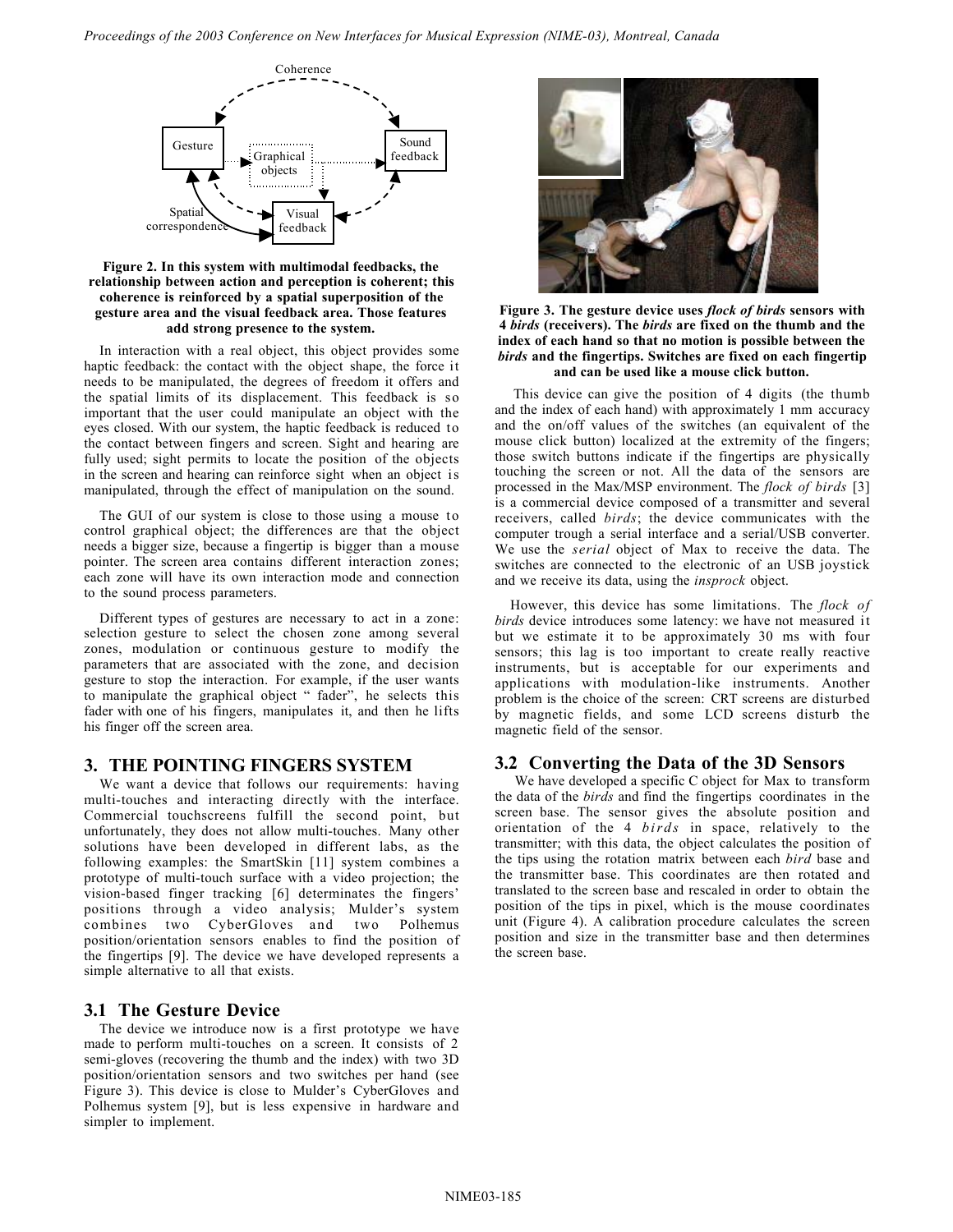

**Figure 4. For one finger: the fingertip position is known in the** *bird* **base, and the** *flock of birds* **gives the** *bird* **relativeto-transmitter position/orientation. With the screen position, the program calculates the coordinates of the fingertip in the screen basis.**

The object returns the  $(X, Y)$  coordinates of the four fingertips in the screen base. The switch button state, given by the *insprock* object, is added to the corresponding list.

#### **4. CONTROLLING GRAPHICAL OBJECTS**

In this section, we develop how the data of our gesture device or any equivalent device will be processed. Indeed, in our approach, we try to build modular systems. So the control of the graphical object is completely independent from the gesture device: we consider that any gesture devices that can give us lists with the point number,  $(X, Y)$  coordinates in the screen basis and the value of a on/off button can be used instead of the Pointing Fingers. For this reason, we will call *pointer* a point on the screen that is given by the gesture device. Our gesture device gives simultaneously 4 pointers.

We used the Max/MSP environment and we created a specific Max object to manage the data for a given zone of the screen: multipoint provides some confusion problems that did not exist with the only mouse. The object receives all data lists from all pointers. The delimitations of the object action zone are given by sending specific instructions to it. Figure 5 describes how this Max object manages multiple points for a given zone.



#### **Figure 5. The Max object returns the coordinates of a pointer only if this pointer is clicked down in the zone of the object and if the zone does not contain another active pointer.**

The outputs of this max object can be connected with many graphical objects, taking care of the coherence between the visual effects of the interaction on the graphical object and the position of the pointer on the screen.

This implementation is simple but sufficient to perform numerous things. Firstly, lots of Max graphical objects can be used with our Max object and can be manipulated simultaneously. Secondly, many original graphical objects or interaction zones can be created and used with our system, as the section 5 will show, and we can imagine multipoint interaction zones using several units of our Max object.

## **5. EXAMPLES**

## **5.1 Control of the Photosonic Synthesis with the Pointing Fingers Device**

Created by Jacques Dudon, the Photosonic instrument is an optical musical instrument based on the following principle: a solar photocell receives the rays of a light that are intercepted by a rotating disk and an optical filter (see figure 6). The electric current of the photocell is the audio signal that the instrument produces. An optical comb-filter can be placed on the trajectory of the light to modify the sound of the disk. The sound of the instrument depends on the position of the light, the waves inscribed on the photosonic disk, and the position of the filter.

We have made an emulation of the instrument in the Max/MSP environment, which was presented in NIME 2002 [2]. This digital version of the instrument uses a graphical tablet with a mouse and a pencil to control the position of the light and the filter. Now we will introduce an implementation in which the Photosonic synthesis is controlled by the *Pointing Fingers*.



**Figure 6. The optical instrument and its digital emulator's interface. The emulator proposes the same control than the real instrument, where the user moves a light in front of the disk and a filter between the disk and the photocell.**

We have created a graphical interface close to the optical version of the instrument. This interface contains two interaction objects, like the real instrument: the light and the filter. The filter is the same than the optical one, with a rectangular shape. A circle represents the light and can be displaced below the disk, which is represented in a rectangle divided in several parts corresponding to the rings of the Photosonic disk. The interaction principle is here similar to the interaction with real objects: when one object (the light or the filter) is *clickdown* or selected on the screen, it follows the displacements of the fingertip. When the finger switch is *clickup*, the activation zone is the new position of the object. This interaction mode provides a digital instrument that is really close to the real optical instrument in terms of handiness.

## **5.2 String Control in Scanned Synthesis**

Scanned Synthesis was developed by Verplank, Shaw and Mathews [12] and enables the generation of sound thanks to the slow movements of mechanical systems, which shape is used to create dynamical wavetables. We have implemented this technique with a circular string model in finite differences for the mechanical system. A C object that provides a high level control of the Scanned Synthesis was created [5] for the Max/MSP software and was used for the realization of a complete musical instrument demonstrated at NIME 2002 [4]. In these previous works, the string was put in motion by forces or by throwing it from a pre-definite shape. The string shape